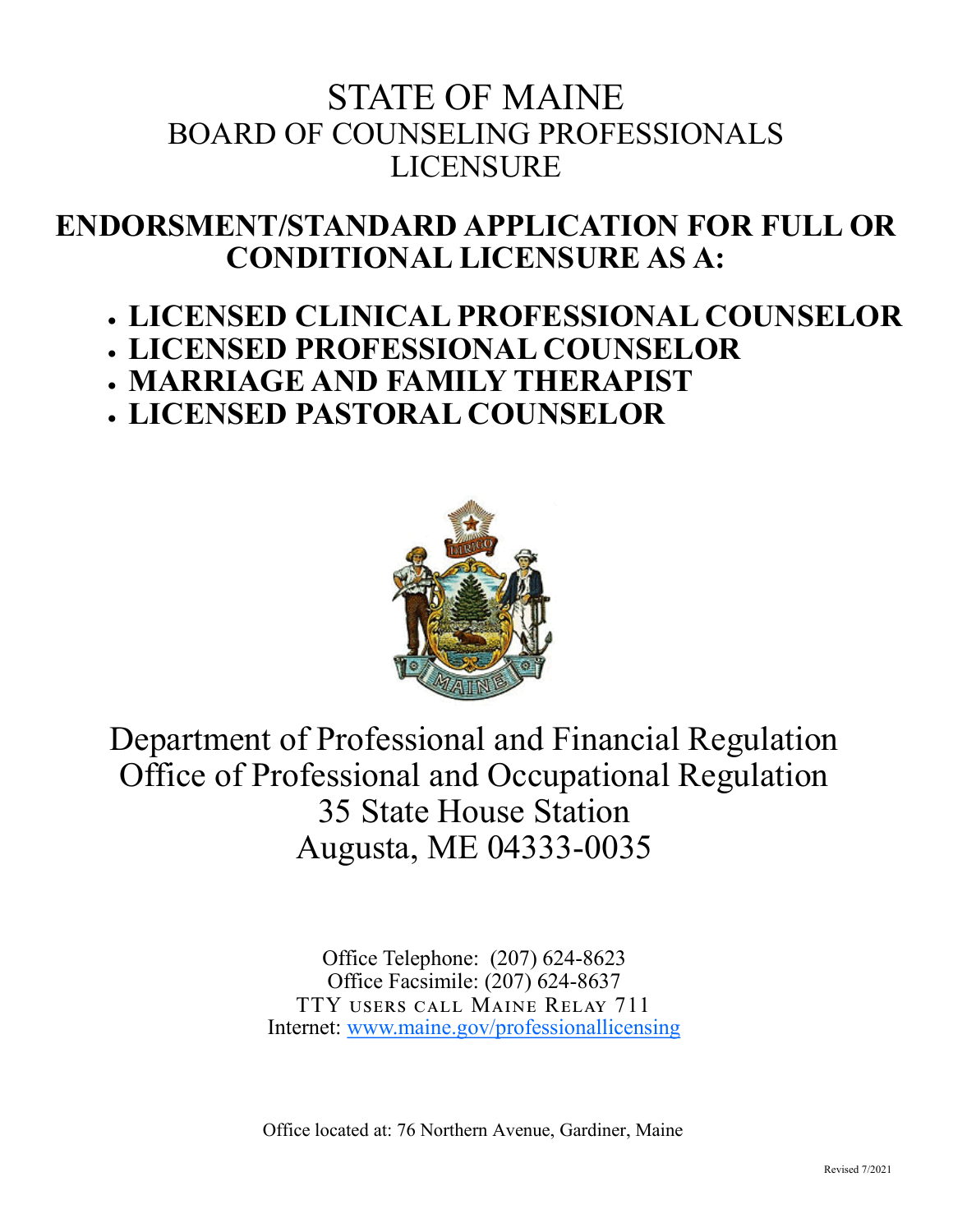

# **STATE OF MAINE DEPARTMENT OF PROFESSIONAL AND FINANCIAL REGULATION OFFICE OF PROFESSIONAL AND OCCUPATIONAL REGULATION INDIVIDUAL LICENSE APPLICATION**

|                                                                                                                                                                                                                                                        |                   | APPLICANT INFORMATION (please print)               |             |                                                                                                                                                                                                                                                                              |
|--------------------------------------------------------------------------------------------------------------------------------------------------------------------------------------------------------------------------------------------------------|-------------------|----------------------------------------------------|-------------|------------------------------------------------------------------------------------------------------------------------------------------------------------------------------------------------------------------------------------------------------------------------------|
| FULL LEGAL NAME                                                                                                                                                                                                                                        | <b>FIRST</b>      | <b>MIDDLE INITIAL</b>                              | LAST        |                                                                                                                                                                                                                                                                              |
| ANY OTHER NAMES EVER USED                                                                                                                                                                                                                              |                   |                                                    |             |                                                                                                                                                                                                                                                                              |
| DATE OF BIRTH                                                                                                                                                                                                                                          | $mmI$ dd $I$ yyyy | SOCIAL SECURITY NUMBER                             |             |                                                                                                                                                                                                                                                                              |
| <b>MAILING ADDRESS</b>                                                                                                                                                                                                                                 |                   |                                                    |             |                                                                                                                                                                                                                                                                              |
| <b>CITY</b>                                                                                                                                                                                                                                            | <b>STATE</b>      | ZIP CODE                                           |             | <b>COUNTY</b>                                                                                                                                                                                                                                                                |
| PHONE (                                                                                                                                                                                                                                                | FAX (             |                                                    | E-MAIL      |                                                                                                                                                                                                                                                                              |
| or denied your application for licensure? (circle one)<br>If yes, enclose a detailed explanation and copies of all documents.                                                                                                                          |                   |                                                    | <b>NO</b>   | Has any jurisdiction taken disciplinary action against any professional license you hold or have held,<br><b>YES</b>                                                                                                                                                         |
| information for issuance of my license and that this information is truthful and factual. I also understand that sanctions may be<br>imposed including denial, fines, suspension or revocation of my license if this information is found to be false. |                   |                                                    |             | By my signature, I hereby certify that the information provided on this application is true and accurate to the best of my knowledge<br>and belief. By submitting this application, I affirm that the Office of Professional and Occupational Regulation will rely upon this |
| <b>SIGNATURE</b>                                                                                                                                                                                                                                       |                   |                                                    | <b>DATE</b> |                                                                                                                                                                                                                                                                              |
|                                                                                                                                                                                                                                                        |                   | <b>Board of Counseling Professionals Licensure</b> |             |                                                                                                                                                                                                                                                                              |
| <b>Please Select License Type:</b><br>(\$221.00 Total Fee, includes License, and Criminal History Records Check Fee)                                                                                                                                   |                   |                                                    |             | <b>Office Use Only:</b>                                                                                                                                                                                                                                                      |
| □ Clinical Professional Counselor, Full (CC1421)<br>□ Professional Counselor, Full (PC1421)<br>$\Box$ Marriage and Family Therapist, Full (MF1421)                                                                                                     |                   |                                                    |             | 1421 - \$200.00<br>2619 - \$21.00                                                                                                                                                                                                                                            |
| □ Pastoral Counselor, Full (LP1421)                                                                                                                                                                                                                    |                   |                                                    |             | Office Use Only:<br>Check $#$                                                                                                                                                                                                                                                |
| □ Clinical Professional Counselor, Conditional (XL1421)<br>□ Professional Counselor, Conditional (XC1421)<br>$\Box$ Marriage and Family Therapist, Conditional (XM1421)<br>□ Pastoral Counselor, Conditional (XP1421)                                  |                   |                                                    | Rev. 7/2021 | Amount:<br>Cash #                                                                                                                                                                                                                                                            |
|                                                                                                                                                                                                                                                        |                   | <b>PAYMENT OPTIONS:</b>                            |             | Make checks payable to "Maine State Treasurer" – if you wish to pay by Mastercard, Visa, Discover or American Express                                                                                                                                                        |

| fill out the following:                                                                                                                                                                                                                                                |                                         |       |                                  |             |  |
|------------------------------------------------------------------------------------------------------------------------------------------------------------------------------------------------------------------------------------------------------------------------|-----------------------------------------|-------|----------------------------------|-------------|--|
|                                                                                                                                                                                                                                                                        | NAME OF CARDHOLDER (please print)       | FIRST | MIDDLE INITIAL                   | <i>LAST</i> |  |
| I authorize the Department of Professional and Financial Regulation, Office of Professional & Occupational Regulation to<br> charge my □ VISA □ MASTERCARD □ DISCOVER □ AMERICAN EXPRESS the following amount: $$$<br>$\Box$ I understand that fees are non-refundable |                                         |       |                                  |             |  |
|                                                                                                                                                                                                                                                                        | <b>Card number:</b> XXXX-XXXX-XXXX-XXXX |       | <b>Expiration Date</b> mm / yyyy |             |  |

**SIGNATURE****DATE**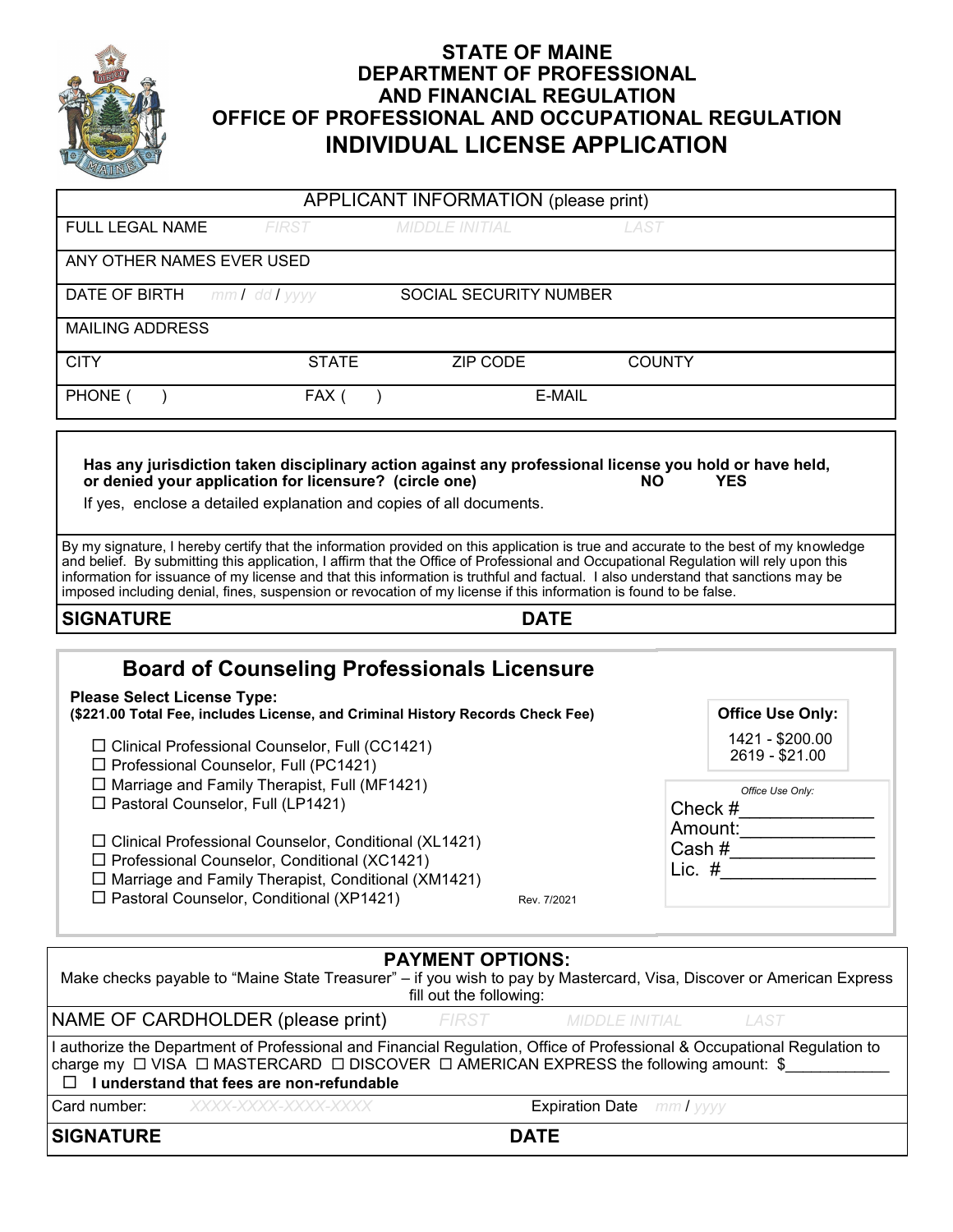| <b>Graduate Education</b><br>A copy of an Official Transcript must be submitted. Must included Degree and confer date. |                                                                                                                                   |        |                              |             |                        |  |
|------------------------------------------------------------------------------------------------------------------------|-----------------------------------------------------------------------------------------------------------------------------------|--------|------------------------------|-------------|------------------------|--|
| Name of Academic Institution:                                                                                          |                                                                                                                                   |        |                              |             |                        |  |
| <b>Mailing Address:</b>                                                                                                |                                                                                                                                   |        |                              |             |                        |  |
| City:                                                                                                                  |                                                                                                                                   | State: |                              | Zip Code:   |                        |  |
| Date Conferred:<br>Degree Granted:                                                                                     |                                                                                                                                   |        |                              |             |                        |  |
| Name of Academic Institution:                                                                                          |                                                                                                                                   |        |                              |             |                        |  |
| <b>Mailing Address:</b>                                                                                                |                                                                                                                                   |        |                              |             |                        |  |
| City:                                                                                                                  |                                                                                                                                   | State: |                              | Zip Code:   |                        |  |
| Degree Granted:                                                                                                        |                                                                                                                                   |        | Date Conferred:              |             |                        |  |
|                                                                                                                        |                                                                                                                                   |        | <b>Credentialing History</b> |             |                        |  |
|                                                                                                                        | Have you ever held a professional license/certification/registration in this or<br>$[$ ] YES $[$ ] NO<br>any other state/country? |        |                              |             |                        |  |
| If yes:<br>Profession                                                                                                  | License <sup>#</sup>                                                                                                              |        | State/Country                | Date Issued | <b>Expiration Date</b> |  |
|                                                                                                                        |                                                                                                                                   |        |                              |             |                        |  |
|                                                                                                                        |                                                                                                                                   |        |                              |             |                        |  |
|                                                                                                                        |                                                                                                                                   |        |                              |             |                        |  |
|                                                                                                                        |                                                                                                                                   |        |                              |             |                        |  |
|                                                                                                                        | $[$ ] YES $[$ ] NO<br>Have you ever taken a national counseling examination?                                                      |        |                              |             |                        |  |
| If yes:                                                                                                                |                                                                                                                                   |        |                              |             |                        |  |
| Exam Title:                                                                                                            | Location:                                                                                                                         |        |                              |             |                        |  |
| Date Taken:<br>Select One:                                                                                             |                                                                                                                                   |        | [ ] Pass [ ] Fail            |             |                        |  |
| Exam Title:                                                                                                            | Location:                                                                                                                         |        |                              |             |                        |  |
| Date Taken:<br>Select One:<br>[ ] Pass [ ] Fail                                                                        |                                                                                                                                   |        |                              |             |                        |  |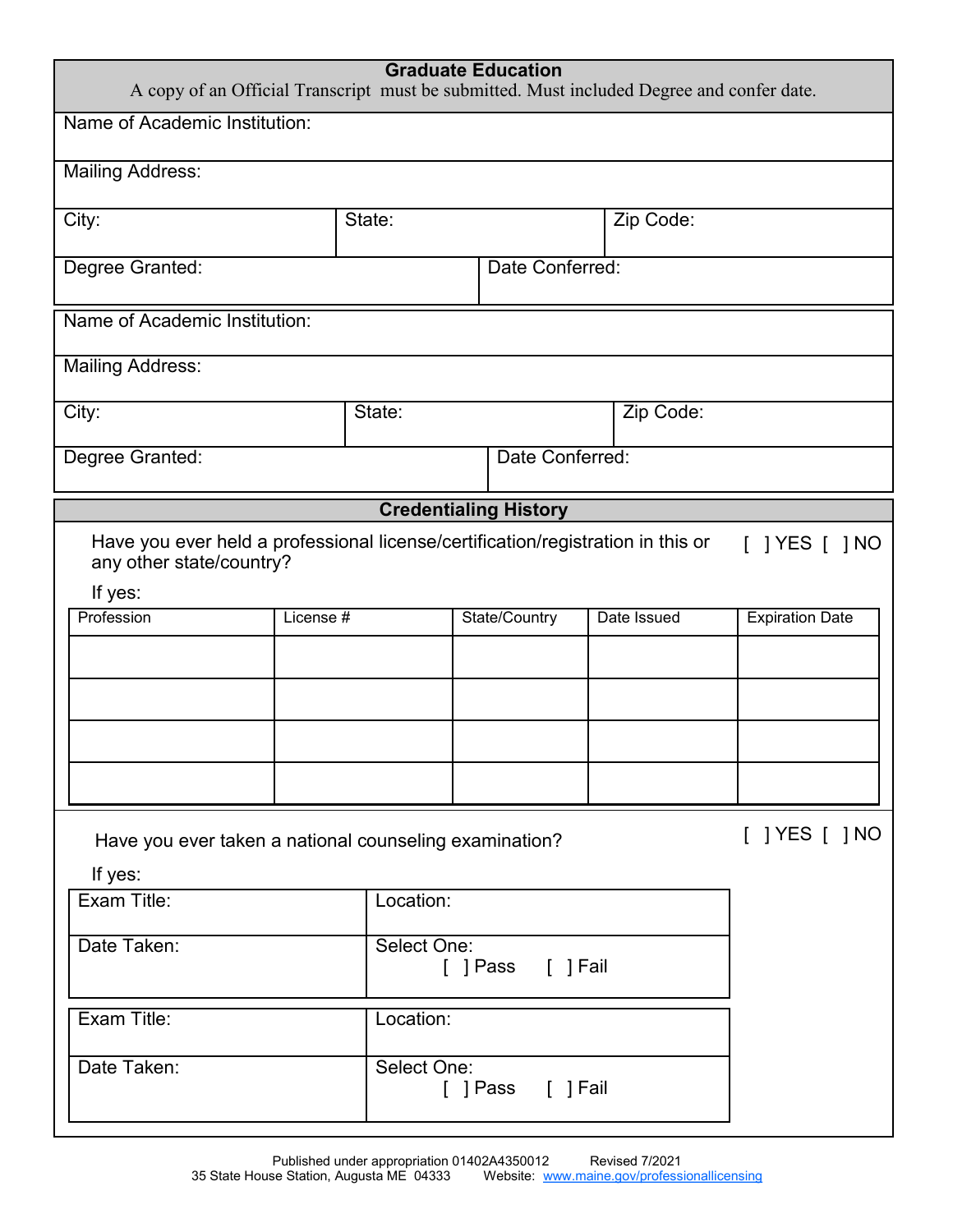#### **Affirmation**

By my signature, I hereby certify that the information provided on this application is true and accurate to the best of my knowledge and belief. By submitting this application, I affirm that the Office of Professional and Occupational Regulation will rely upon this information for issuance of my license and that this information is truthful and factual. I also understand that sanctions may be imposed including denial, fines, suspension or revocation of my license if this information is found to be false.

SIGNATURE: \_\_\_\_\_\_\_\_\_\_\_\_\_\_\_\_\_\_\_\_\_\_\_\_\_\_\_\_\_\_\_\_\_\_\_\_\_\_ DATE: \_\_\_\_\_\_\_\_\_\_\_\_\_\_\_\_\_\_\_\_

#### **Counseling Board**

• Licensing Law for Counseling Professionals

**Please read these carefully and review periodically for changes. You are responsible for knowing and complying with all Maine Laws throughout your licensure.**

Available:<http://www.mainelegislature.org/legis/statutes/32/title32ch119sec0.html>

• Licensing Rules for Counseling Professionals

**Please read these carefully and review periodically for changes. You are responsible for knowing and complying with all Board Rules throughout your licensure.**

Available:<http://www.maine.gov/sos/cec/rules/02/chaps02.htm#514>

• Licensing Rules for the Department of Professional and Financial Regulation

**Please read these carefully and review periodically for changes. You are responsible for knowing and complying with Office of Professional and Occupational Regulation Rules, Chapters 10, 11 and 13, throughout your licensure.**

Available:<http://www.maine.gov/sos/cec/rules/02/chaps02.htm#041>

• Statutory Authority, Titles 5 & 10

Available:<http://www.mainelegislature.org/legis/statutes/10/title10ch901sec0.html>

<http://www.mainelegislature.org/legis/statutes/5/title5ch341sec0.html>

**By my signature below, I Attest that I have read all of the above listed laws and rules and will keep current by periodically revisiting them for any changes and updates.**

**I agree to abide by the Maine Board of Counseling Professionals Licensure Statutes, Board Rules, Laws and Rules related to licensure as a Counselor. Above is a list of the relevant laws and rules and information to obtain these documents. This office cannot provide you with hardcopy documents, please visit the website(s) listed to obtain electronically available documents. These documents may be subject to change without notice and it is strongly advised that you periodically revisit these sites for any updates.** 

| <b>Printed Name of Applicant</b> | Pending # |
|----------------------------------|-----------|
|                                  |           |
| Signature of Applicant           | Date      |
|                                  |           |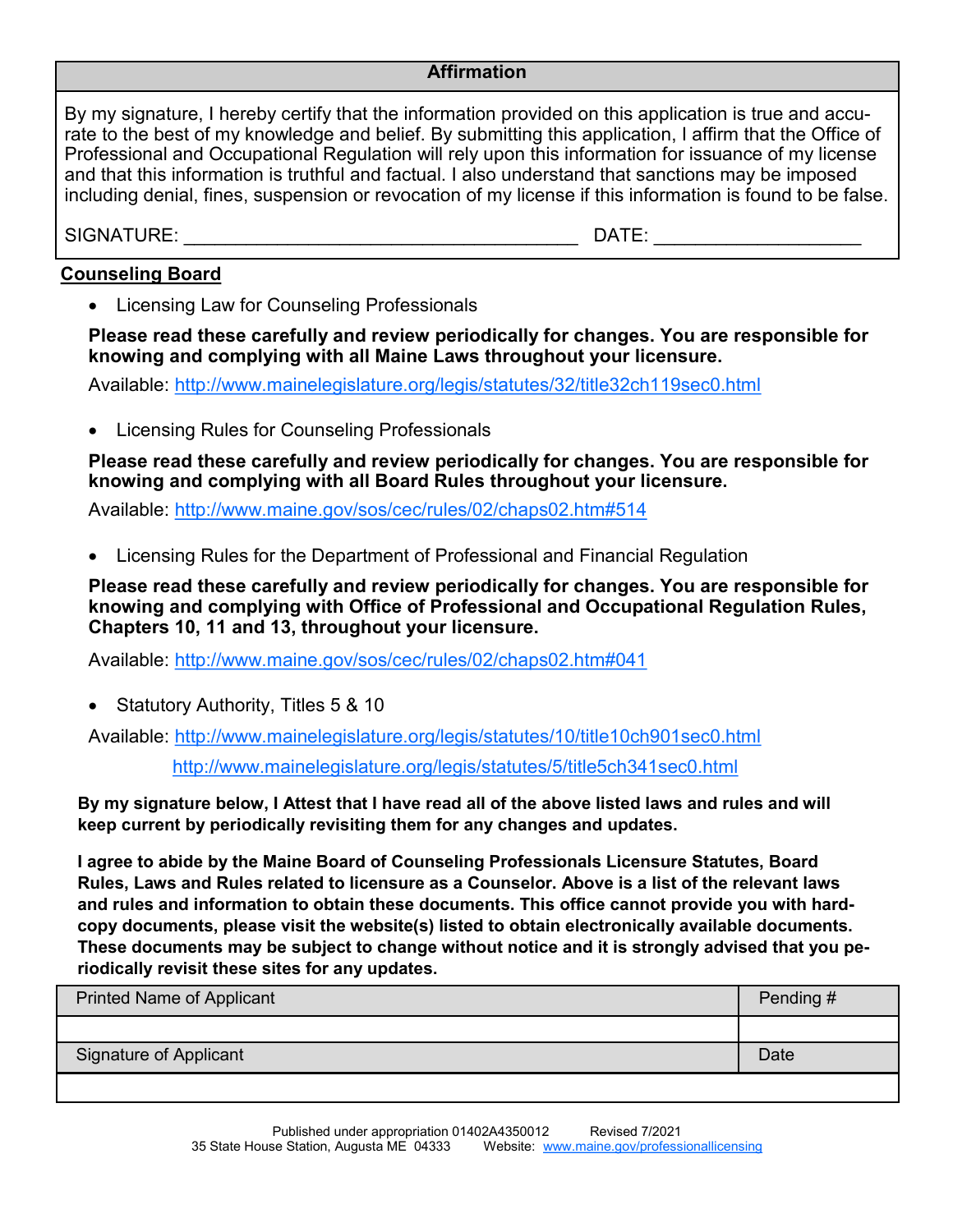# **Clinical Professional Counselor Full/Conditional Licensure**

Please review Chapter 3 of the Board's Rules carefully. Chapter 3 outlines the requirements for licensure as a clinical professional counselor. An application will not be approved unless the applicant meets all qualifications as outlined in the Board's Rules. A complete application shall include the following:

- $\Box$  All three pages of the application completed;
- □ Payment of a Licensure fee \$200; and
- Payment of a Criminal History Check fee of \$21.00.

#### **Note: All fees can be in one payment.**

- NCE Examination Results for Conditional Licensure and NCE as well as NCMHCE for Full Licensure (if not on file);
- □ A copy of your Official Transcript (if not previously submitted);
- A completed Educational Requirements Worksheet accompanied by course descriptions, syllabi and/or catalogs; (Submit only if your mental health counseling program was not CACREP accredited at the time the degree was awarded) (if not previously submitted);

**Note: Course descriptions should be taken directly from course catalogues current at the time the courses were completed.**

- $\Box$  A completed Degree/Internship Form from the university that attests to the number of internship hours, and also describes the counseling activities, setting, and supervisor credentials of the internship experience, and whether or not the internship was clinical (if not previously submitted);
- A copy of your proposed Disclosure Statement;

**Note: Must include prospective Maine licensure dates (two-year licensure period).**

 $\Box$  A Verification of Licensure for any jurisdiction(s) in which the applicant was ever licensed;

## **Conditional Licensure:**

□ A completed Proposed Supervision Plan Form.

## **Full Licensure:**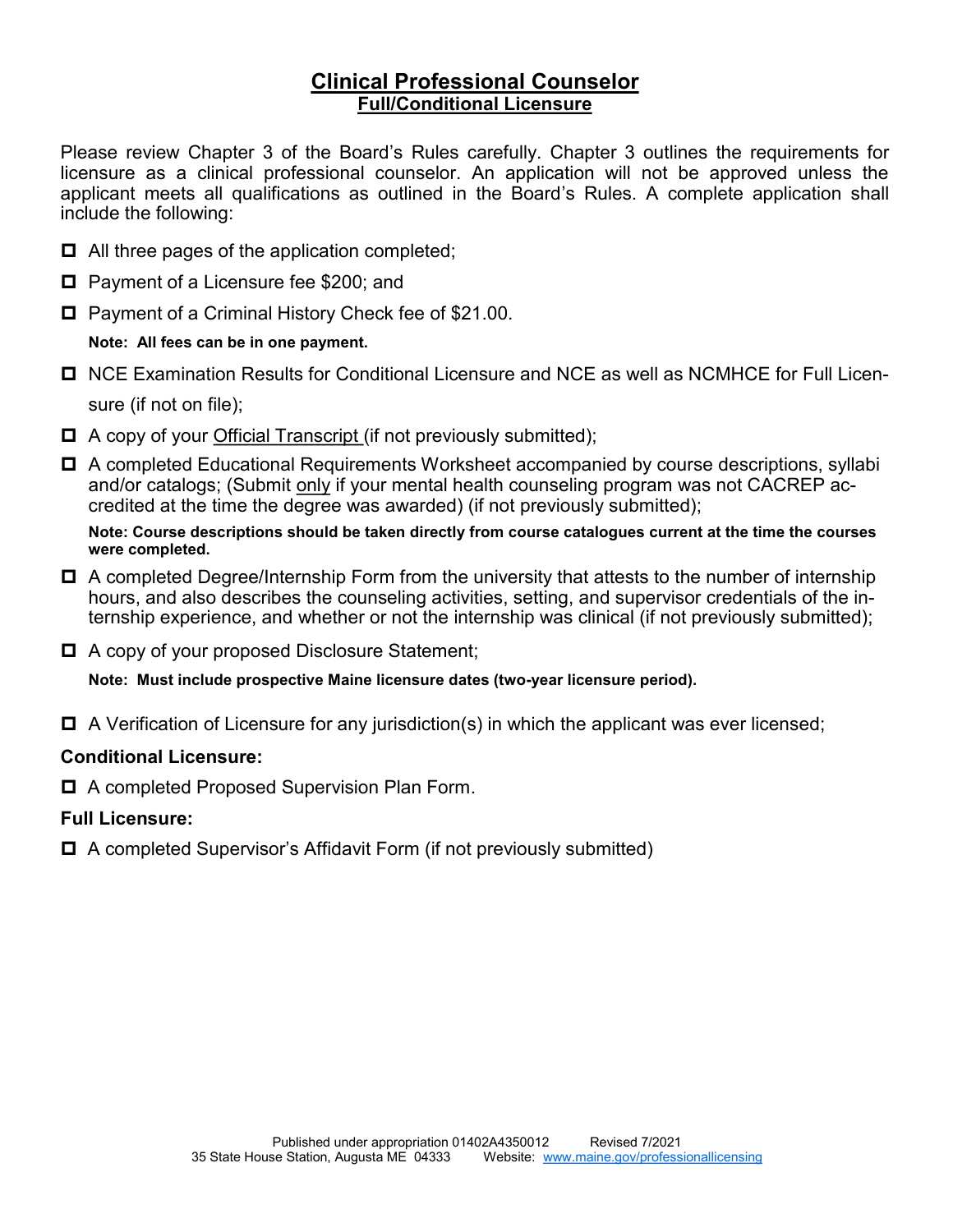## **Professional Counselor Full/Conditional Licensure**

Please review Chapter 2 of the Board's Rules carefully. Chapter 2 outlines the requirements for licensure as a professional counselor. An application will not be approved unless the applicant meets all qualifications as outlined in the Board's Rules. A complete application shall include the following:

- $\Box$  All three pages of the application completed;
- $\Box$  Payment of a Licensure fee \$200; and
- □ Payment of a Criminal History Check fee of \$21.00.

# **Note: All fees can be in one payment.**

- $\Box$  NCE Examination Results (If not already submitted);
- A copy of your Official Transcript indicating earned/conferred degree (if not previously submitted);
- A completed Educational Requirements Worksheet accompanied by course descriptions, syllabi and/or catalogs; (Submit **only** if your mental health counseling program was not CACREP accredited at the time the degree was awarded) (if not previously submitted);

**Note: Course descriptions should be taken directly from course catalogues current at the time the courses were completed.**

- A completed Verification of Internship Form from the university that attests to the number of internship hours, and also describes the counseling activities, setting, and supervisor credentials of the internship experience (if not previously submitted);
- A copy of your proposed Disclosure Statement;

**Note: Must include prospective Maine licensure dates (two-year licensure period).**

 $\Box$  A Verification of Licensure for any jurisdiction(s) in which the applicant was ever licensed; (online look-ups are acceptable); and

# **Conditional Licensure:**

□ A completed Proposed Supervision Plan Form

# **Full Licensure:**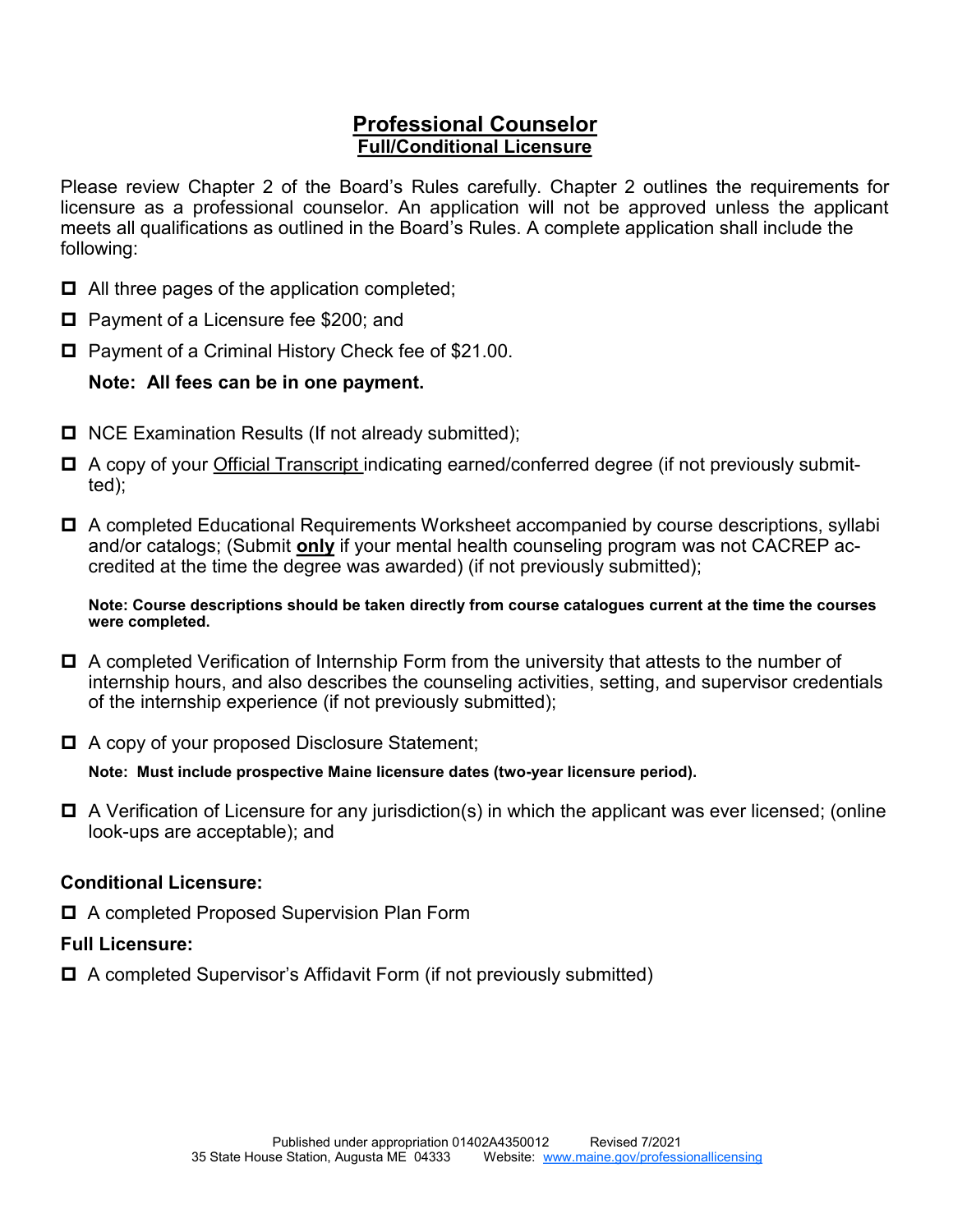## **MARRIAGE AND FAMILY THERAPY Full/Conditional Licensure**

**Note:** Please review Chapter 4 of the Board's Rules. Chapter 4 outlines the requirements for licensure as a marriage and family therapist. An application will not be approved unless the applicant meets all qualifications as outlined in the Board's Rules. A complete application shall include the following:

- $\Box$  All three pages of the application completed;
- $\Box$  Payment of a Licensure fee \$200; and
- Payment of a Criminal History Check fee of \$21.00.

**Note: All fees can be in one payment.**

- $\Box$  Request to take the MFT Examination or MFT Examination Results (If not previously submitted);
- A copy of your Official Transcript indicating earned/conferred degree (if not previously submitted);
- **□** A completed Educational Requirements Worksheet accompanied by course descriptions, syllabi and/or catalogs; (Submit only if your mental health counseling program was not CACREP accredited at the time the degree was awarded) or COAMFTE accredited with a doctoral degree. (Educational Worksheets can be found under "Applications and Forms" on our website) (if not previously submitted);

#### **Note: Course descriptions should be taken directly from course catalogues current at the time the courses were completed.**

- $\Box$  A completed Verification of Internship Form by the university that attests to the number of internship hours, and also describes the counseling activities, setting, and supervisor credentials of the internship experience, and whether or not the internship was clinical (if not previously submitted);
- A copy of your proposed Disclosure Statement;

**Note: Must include prospective Maine licensure dates (two-year licensure period).**

 $\Box$  A Verification of Licensure for any jurisdiction(s) in which the applicant was ever licensed; (online look-ups are acceptable); and

## **Conditional Licensure:**

A completed Proposed Supervision Plan Form;

## **Full Licensure:**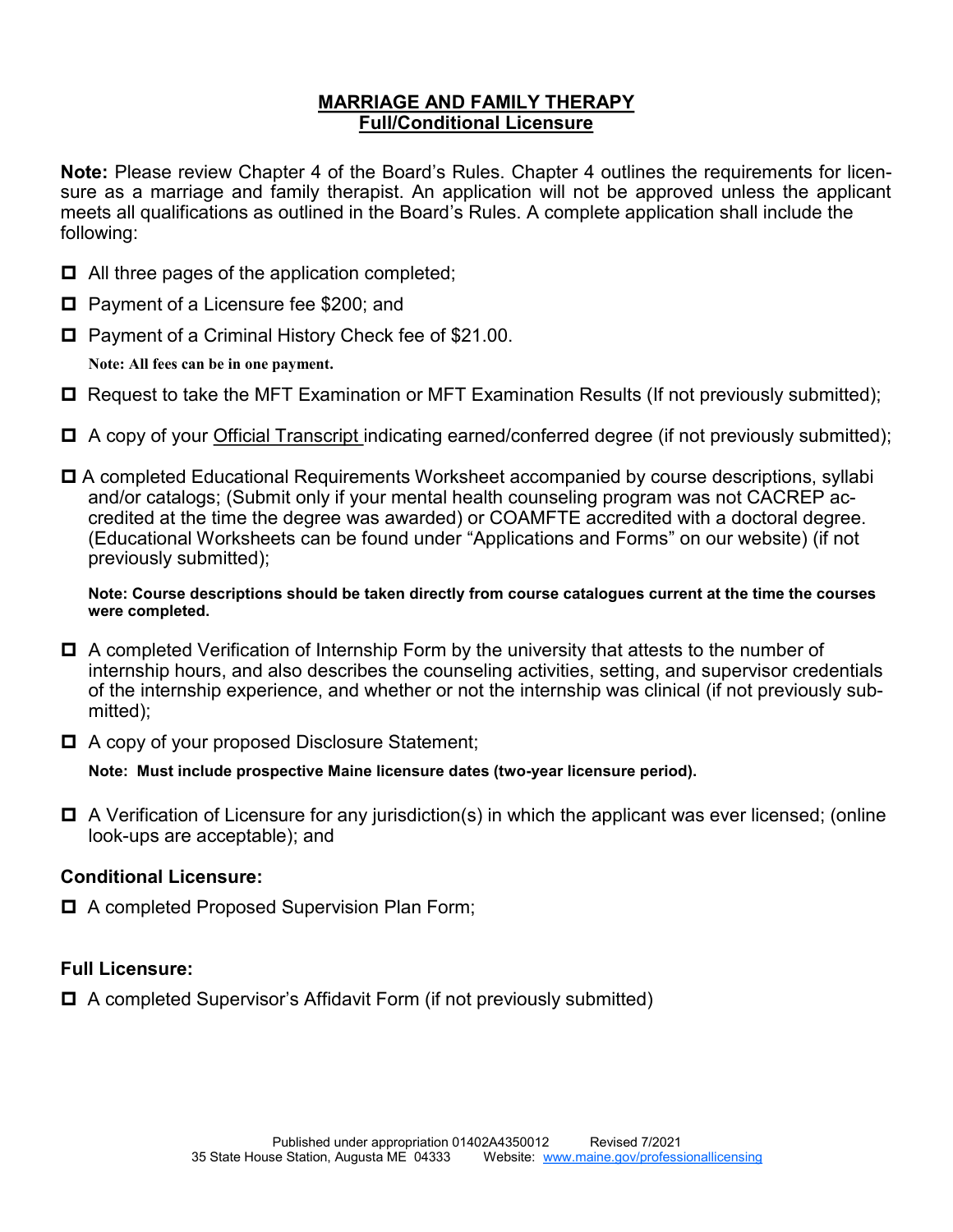## **PASTORAL COUNSELOR LICENSE Full/Conditional Licensure**

**Note:** Please review Chapter 5 of the Board's Rules carefully. Chapter 5 outlines the requirements for licensure as a clinical professional counselor. An application will not be approved unless the applicant meets all qualifications as outlined in the Board's Rules. A complete application shall include the following:

- $\Box$  All three pages of the application completed;
- Payment of a Licensure fee \$200;
- Payment of a Criminal History Check fee of \$21.00.

#### **Note: All fees can be in one payment.**

- **□** NCE Examination Results for Conditional Licensure and NCE as well as NCMHCE for Full Licensure (if not on file);
- □ A copy of your Official Transcript indicating earned/conferred degree (if not previously submitted);
- A completed Educational Requirements Worksheet accompanied by course descriptions, syllabi and/or catalogs; (Submit **only** if your mental health counseling program was not CACREP accredited at the time the degree was awarded) (if not previously submitted);

#### **Note: Course descriptions should be taken directly from course catalogues current at the time the courses were completed.**

- □ A completed Verification of Internship Form from the university that attests to the number of internship hours, and also describes the counseling activities, setting, and supervisor credentials of the internship experience, and whether or not the internship was clinical (if not previously submitted);
- $\Box$  Evidence of call to ministry (if not previously submitted);
- A copy of your proposed Disclosure Statement; and

**Note: Must include prospective Maine licensure dates (two-year licensure period).**

 $\Box$  A Verification of Licensure for any jurisdiction(s) in which the applicant was ever licensed; (online lookups are acceptable);

#### **Conditional Licensure:**

A completed Proposed Supervision Plan Form.

## **Full Licensure:**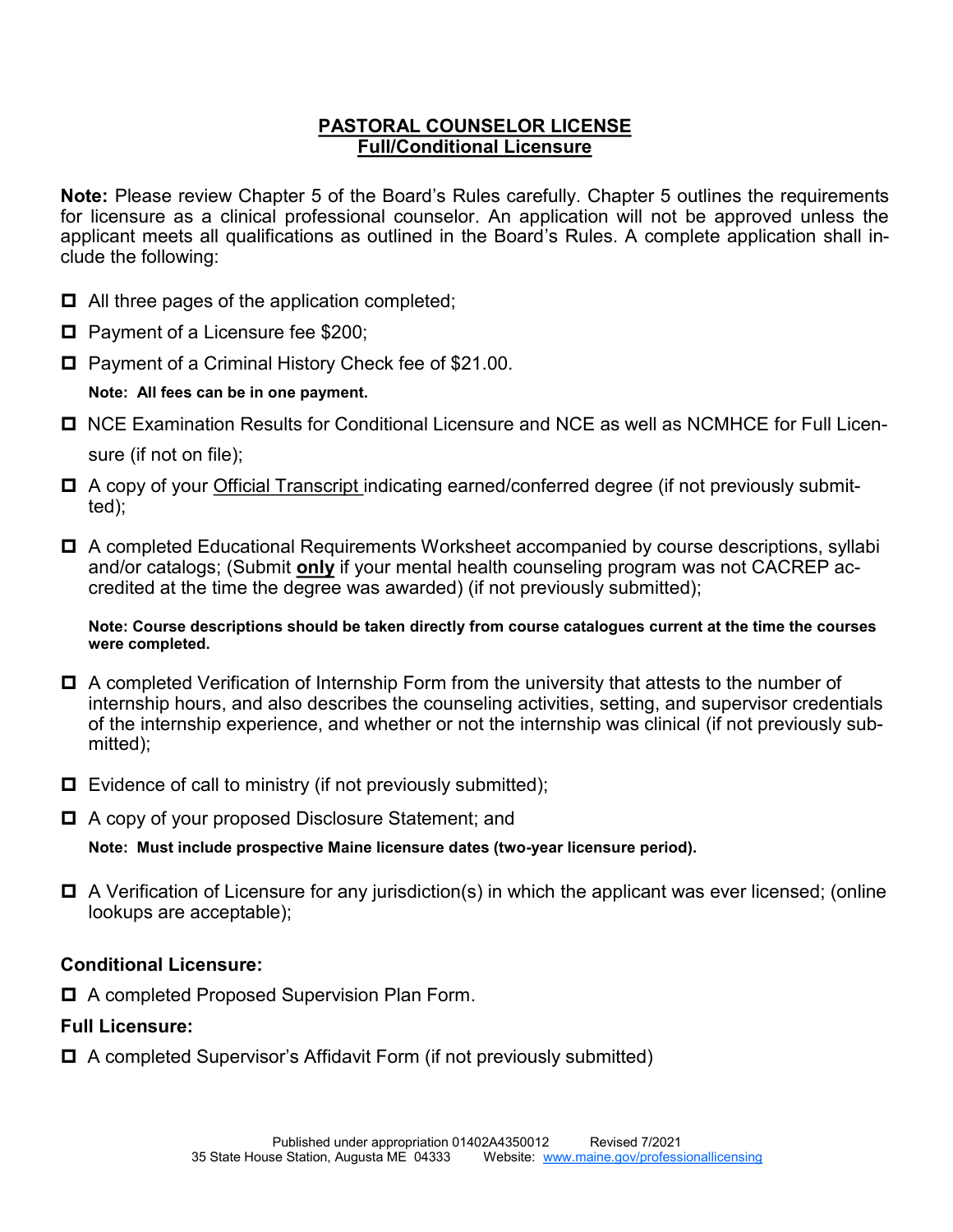# **Licensure for Applicants Licensed in Another Jurisdiction (Endorsement)**

Please review Chapter 6 of the Board's Rules carefully. Chapter 6 outlines the requirements for licensure for applicants licensed in another jurisdiction. An application will not be approved unless the applicant meets all qualifications as outlined in the Board's Rules. There are two (2) pathways to licensure as outlined below:

- **Pathway 2 (Substantially Equivalent License):** Applicant submits evidence of five (5) years actively practicing with a substantially equivalent license immediately preceding application that is in good standing, **or**
- **Pathway 3 (Substantially Similar Qualifications):** The applicant's qualifications are substantially similar to Maine's licensing requirements with a license that is in good standing.

#### Pathway 2 applications shall include the following:

- $\Box$  All three pages of the application completed;
- $\Box$  Payment of a Licensure fee \$200.00;
- $\Box$  Payment of a Criminal History Check fee of \$21.00;

#### **Note: All fees can be in one payment.**

- A copy of your Official Transcript;
- **□** A copy of the relevant licensing law and Board rules of the licensing or certifying state of jurisdiction from which you are applying;

#### **Note: Must include scope of practice.**

- $\Box$  A copy of all mental health licenses under which applicant practiced during the five (5) consecutive years immediately preceding this application;
- $\Box$  A completed Verification of Licensure Form from the jurisdiction(s) in which the applicant was ever licensed (online lookups are acceptable);
- A copy of your proposed Disclosure Statement;

**Note: Must include prospective Maine licensure dates (two-year licensure period).**

#### **For Pastoral Counseling Licensure:**

 $\Box$  Proof of Call to Ministry

(See following page for Pathway 3)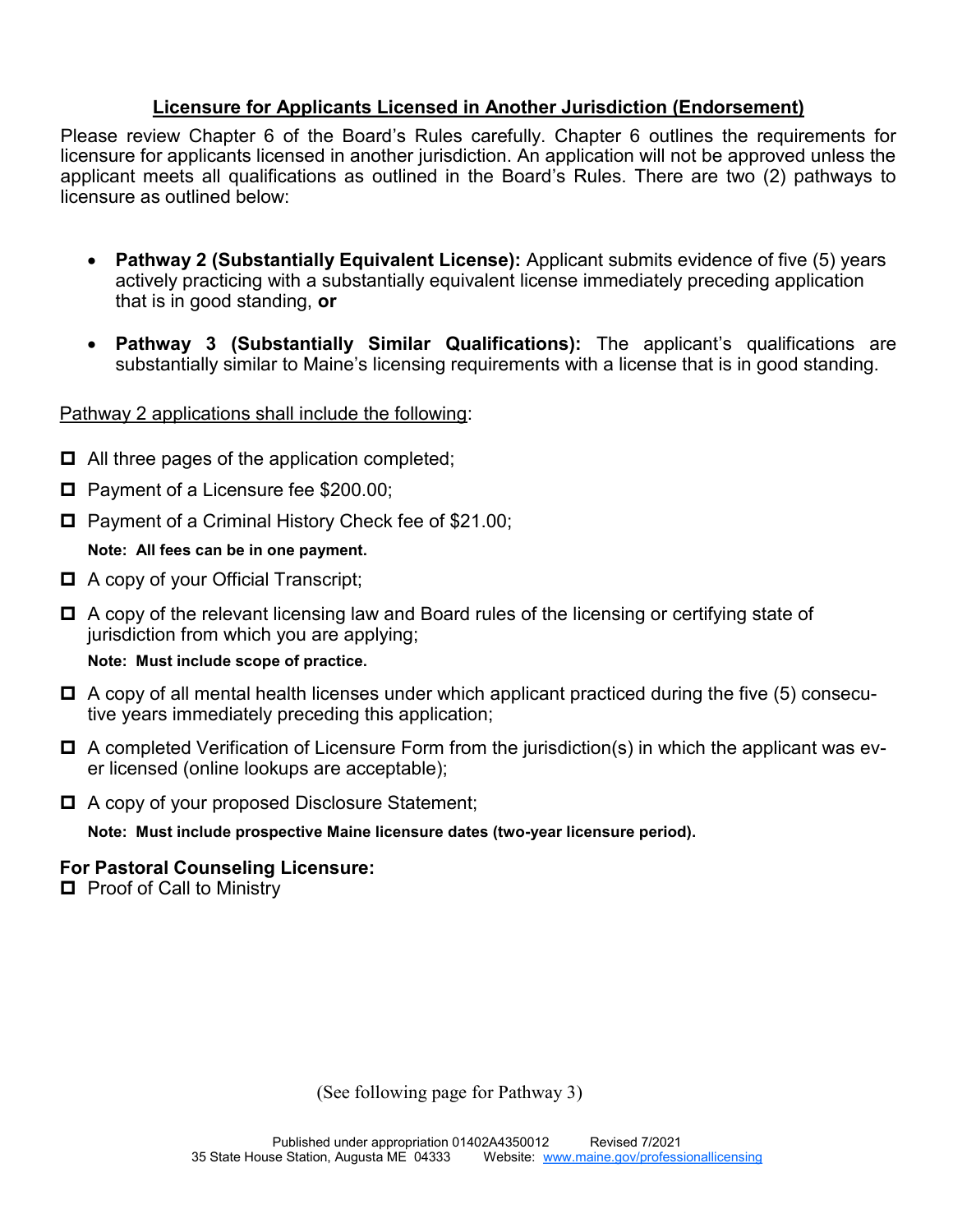# **Licensure for Applicants Licensed in Another Jurisdiction Cont'd**

Pathway 3 applications shall include the following:

- $\Box$  All three pages of the application completed;
- Payment of a Licensure fee \$200.00;
- □ Payment of a Criminal History Check fee of \$21.00;

**Note: All fees can be in one payment.**

- $\Box$  A copy of your Official Transcript;
- A completed Educational Requirements Worksheet accompanied by course descriptions, syllabi and/or catalogs; (Submit **only** if your mental health counseling program was not CACREP accredited at the time the degree was awarded) or COAMFTE accredited with a doctoral degree. (Educational Worksheets can be found under "Applications and Forms" on our website);

**Note: Course descriptions should be taken directly from course catalogues current at the time the courses were completed.**

- $\Box$  A completed Degree/Internship Form from the university that attests to the number of internship hours, and also describes the counseling activities, setting, and supervisor credentials of the internship experience, and whether or not the internship was clinical;
- □ Completed Supervisor's Affidavit Form;
- $\Box$  Official proof of a passing score on the examination(s) as prescribed in the Rules, forwarded to the Board directly by the organization holding the test scores **or** a Request for Examination;
- $\Box$  A copy of the relevant licensing law and Board rules of the licensing or certifying state of jurisdiction from which you are applying;

## **Note: Must include scope of practice.**

- $\Box$  A Verification of Licensure for any jurisdiction(s) in which the applicant was ever licensed (online lookups are acceptable);
- A copy of your proposed Disclosure Statement.

**Note: Must include prospective Maine licensure dates (two-year licensure period).**

# **For Pastoral Counseling Licensure:**

 $\Box$  Proof of Call to Ministry.

## **For Conditional Licensure:**

□ Completed Proposed Supervision Form.

# **APPLICATION PROCEDURE**

- ➢ If there are deficiencies with your application, you will be notified by email. **Please note:** Candidates whose applications have been incomplete for more than one (1) year will be required to submit **new** applications and fees if they still wish to be considered for licensure.
- ➢ Information regarding the status of applications may be found at the Office of Professional and Occupational Regulation's website: [http://www.maine.gov/professionallicensing.](http://www.maine.gov/professionallicensing)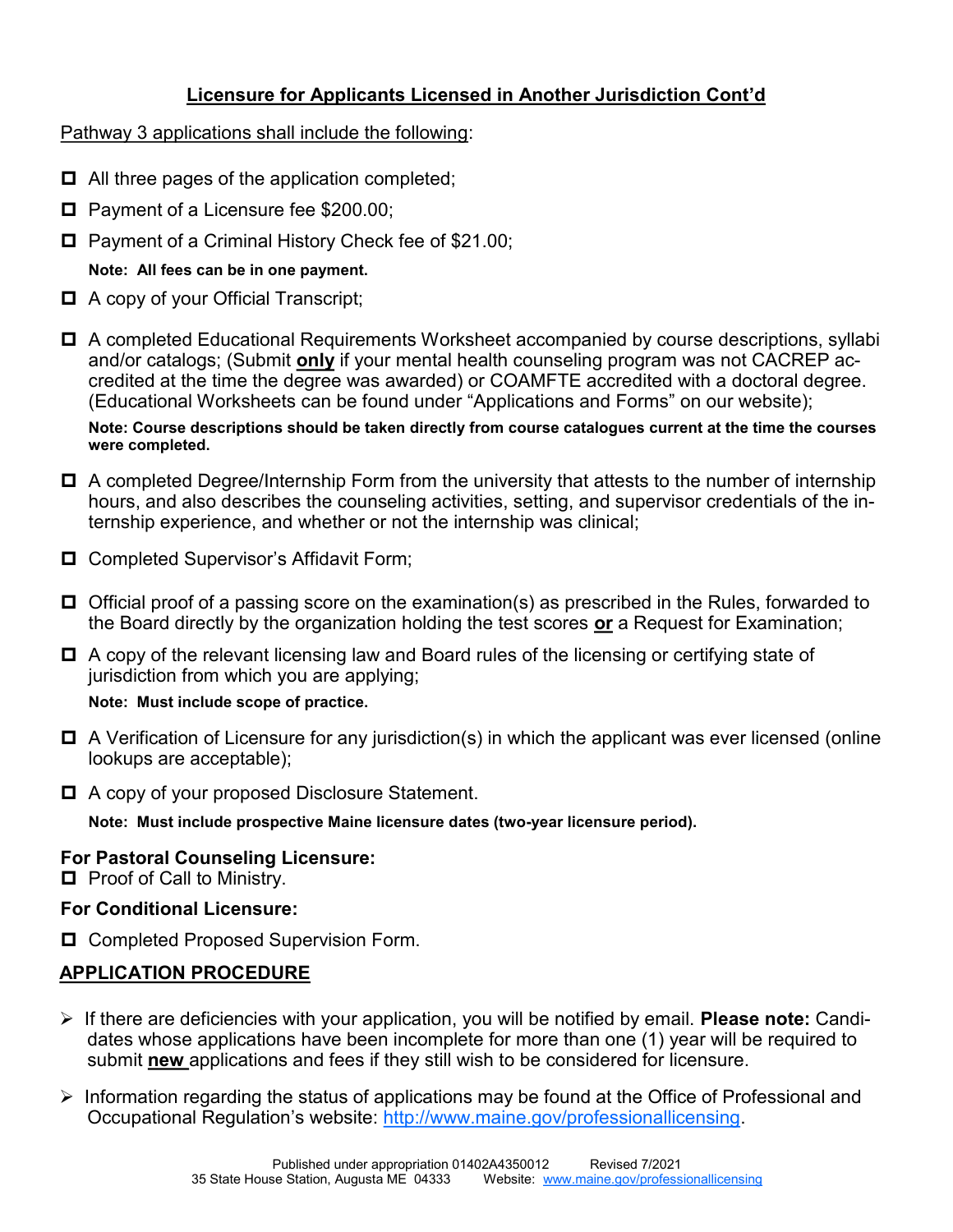*STATE OF MAINE DEPARTMENT OF PROFESSIONAL & FINANCIAL REGULATION OFFICE OF PROFESSIONAL AND OCCUPATIONAL REGULATION* **Mailing Address:** 35 State House Station, Augusta, Maine 04333 **Courier/Delivery address**: 76 Northern Avenue, Gardiner, Maine 04345 Phone: (207) 624-8603 Fax: (207) 624-8637 TTY users call Maine relay 711 Web: [www.maine.gov/professionallicensing](http://www.maine.gov/professionallicensing)

## **Frequently Asked Questions:**

- **Where do I send my application?** Our mailing address is 35 State House Station, Augusta, Maine 04333-0035.
- **Where are you located?** 76 Northern Avenue, Gardiner, Maine.

• **What hours are you open?** Due to the Covid-19 pandemic, and until further notice, the Gardiner Annex that houses the Office of Professional and Occupational Regulation and other agencies is closed to the public. OPOR staff members work remotely from 8 am to 5 pm to review and process license applications. We advise you to mail paper applications to 35 State House Station, Augusta, ME 04333

• **Can I come to Gardiner to drop off my application?** No, the Gardiner Annex is closed to the public until further notice due to the Covid-19 pandemic. Please mail your paper application to our mailing address-35 State House Station, Augusta, ME 04333.

- **Can I come to Gardiner to pick up my license?** No. Your license will be emailed to you.
- **How can I check the status of my application?** You can check our website:
- [http://pfr.informe.org/almsonline/almsquery/welcome.aspx.](http://pfr.informe.org/almsonline/almsquery/welcome.aspx)
- **Can I fax my application?** No.

#### **NOTICES**

BACKGROUND CHECK: Pursuant to 5 M.R.S.A. §5301 - 5303, the State of Maine is granted the authority to take into consideration an applicant's criminal history record. The Office of Professional and Occupational Regulation requires a criminal history records check as part of the application process for all applicants.

PUBLIC RECORD: This application is a public record for purposes of the Maine Freedom of Access Law (1 MRSA §401 et seq). Public records must be made available to any person upon request. This application for licensure is a public record and information supplied as part of the application (other than social security number and credit card information) is public information. Other licensing records to which this information may later be transferred will also be considered public records. Names, license numbers and mailing addresses listed on or submitted as part of this application will be available to the public and may be posted on our website.

SOCIAL SECURITY NUMBER: The following statement is made pursuant to the Privacy Act of 1974 (§7(B)). Disclosure of your Social Security Number Is mandatory. Solicitation of your Social Security Number is solely for tax administration purposes, pursuant to 35 MRSA §175 as authorized by the Tax Reform Act of 1975 (42 USC §405(C)(2)(C)(1)). Your Social Security Number will be disclosed to the State Tax Assessor or an authorized agent for use in determining filing obligations and tax liability pursuant to Title 36 of the Maine Revised Statutes. No further use will be made of your Social Security Number and it shall be treated as confidential tax information pursuant to 36 MRSA §191.

Before you seal the envelope, did you:

- Complete every item on the application.
- $\bullet$  Sign and date your application.
- Include the required fee(s). Make checks payable to "Maine State Treasurer" or complete the credit card section on the application. DO NOT SEND CASH.
- Make a copy of your application to keep for your records.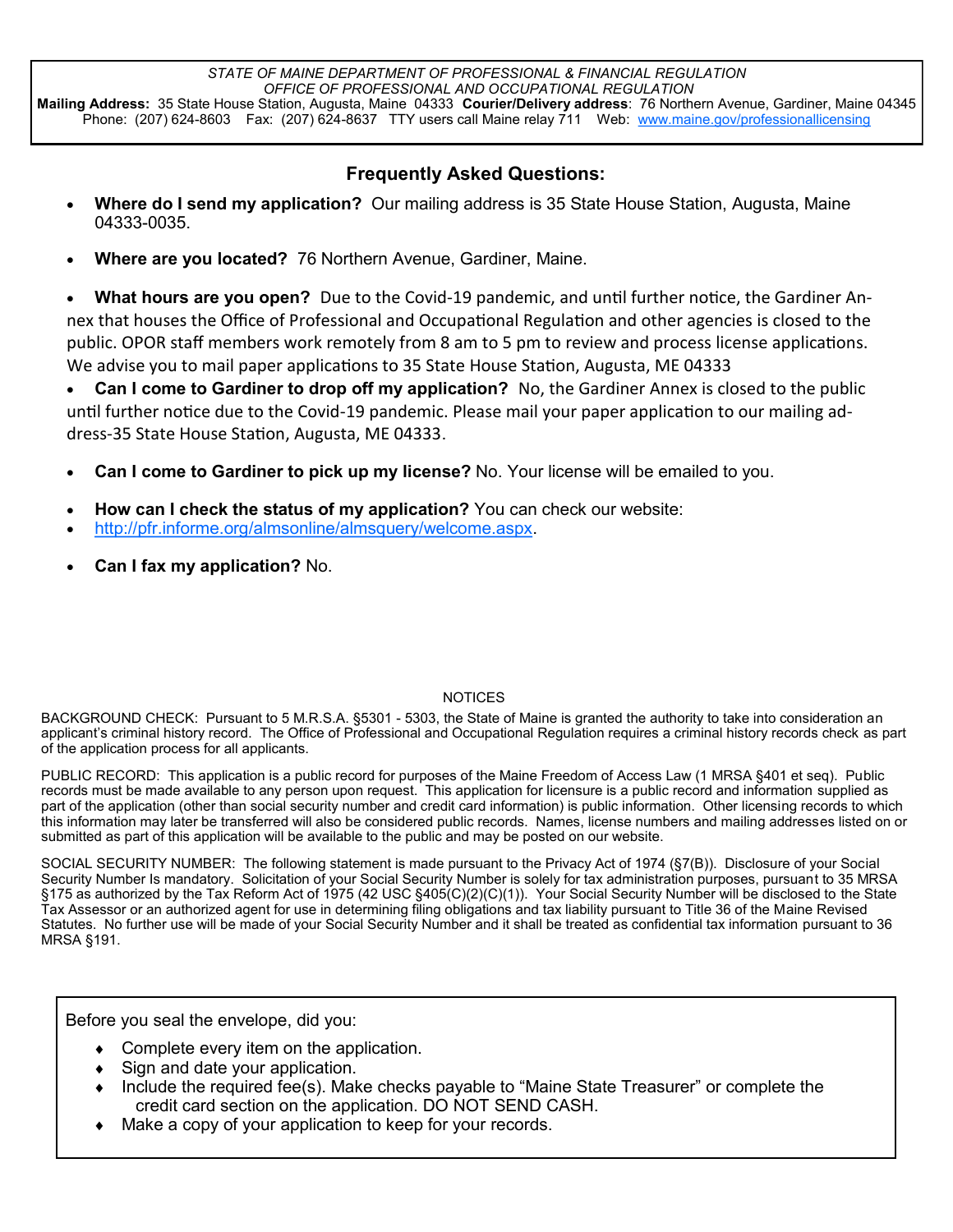# **SUGGESTED FORMAT FOR DISCLOSURE STATEMENT**

## **Disclosure Statement**

- **A.** Name, license number Such-and-such Counseling Service 555 Main Street City, Maine (207) 666-7777 Business hours
- **B. Licensure:** Please indicate here the license/registration category, date of initial licensure and current license expiration date. (Example: LCPC, first issue: 12/2011 expiration: 12/2013) Note: Applicants may show prospective dates of licensure.
- **C. Degrees:** List each postsecondary degree held, the name of the degree, the date awarded and the area of study in which the degree was earned, and the name of the institution that conferred the degree.
- **D. Confidentiality**  A statement indicating the limits and scope of confidentiality. The following exceptions **must** be included:
	- 1. Threat of serious harm to self or others.
	- 2. Reasonable suspicion of child abuse, or neglect of a child, or abuse, neglect or exploitation
	- of an incapacitated or dependent adult;
	- 3. Court order;
	- 4. Voluntary release signed by client or guardian; and
	- 5. During supervisory consultations.
- **E. Conditional Licensure**  If conditionally licensed, include a statement to that effect and an explanation that reads "A conditional licensee has met the initial requirements for this license and is working under professional supervision to obtain the experience necessary for full licensure. The counselor may discuss your case with the supervisor. The counselor may ask you for permission to allow the supervisor to sit in on a session. You are free to refuse if this would make you uncomfortable."
- **F. Areas of competence**  I am trained for work with individuals, couples, and... (continued concisely, but with as much detail as necessary to give clients an idea of the range of your skills and scope of your license/registration).
- **G. Course of Action** A statement that includes a description of your usual process of intake, assessment, and goal setting. If clinically licensed, please also explain your process for diagnosing and treating. This is designed to give your prospective client an idea of what to expect in counseling.
- **H. Fee schedule, method of billing and terms of payment** explained with words that are clearly understood.
- **I. Fee modifications** A statement outlining the extent to which you perform pro bono work or offer sliding scale modifications of the fee schedule;
- **J. Insurance**  A statement outlining the extent to which your services can be paid for by insurance coverage, MaineCare and other third-party payment plans;
- **K.** Accountability A statement that reads "The practice of counseling is regulated by the Board of Counseling Professionals Licensure. The board is authorized by law to discipline counselors who violate the board's law or rules. To learn about the complaint process, or to file a complaint against a counselor, contact:

Complaint Coordinator Office of Professional and Occupational Regulation 35 State House Station Augusta, ME 04333 (207) 624-8660 Web: www.maine.gov/professionallicensing"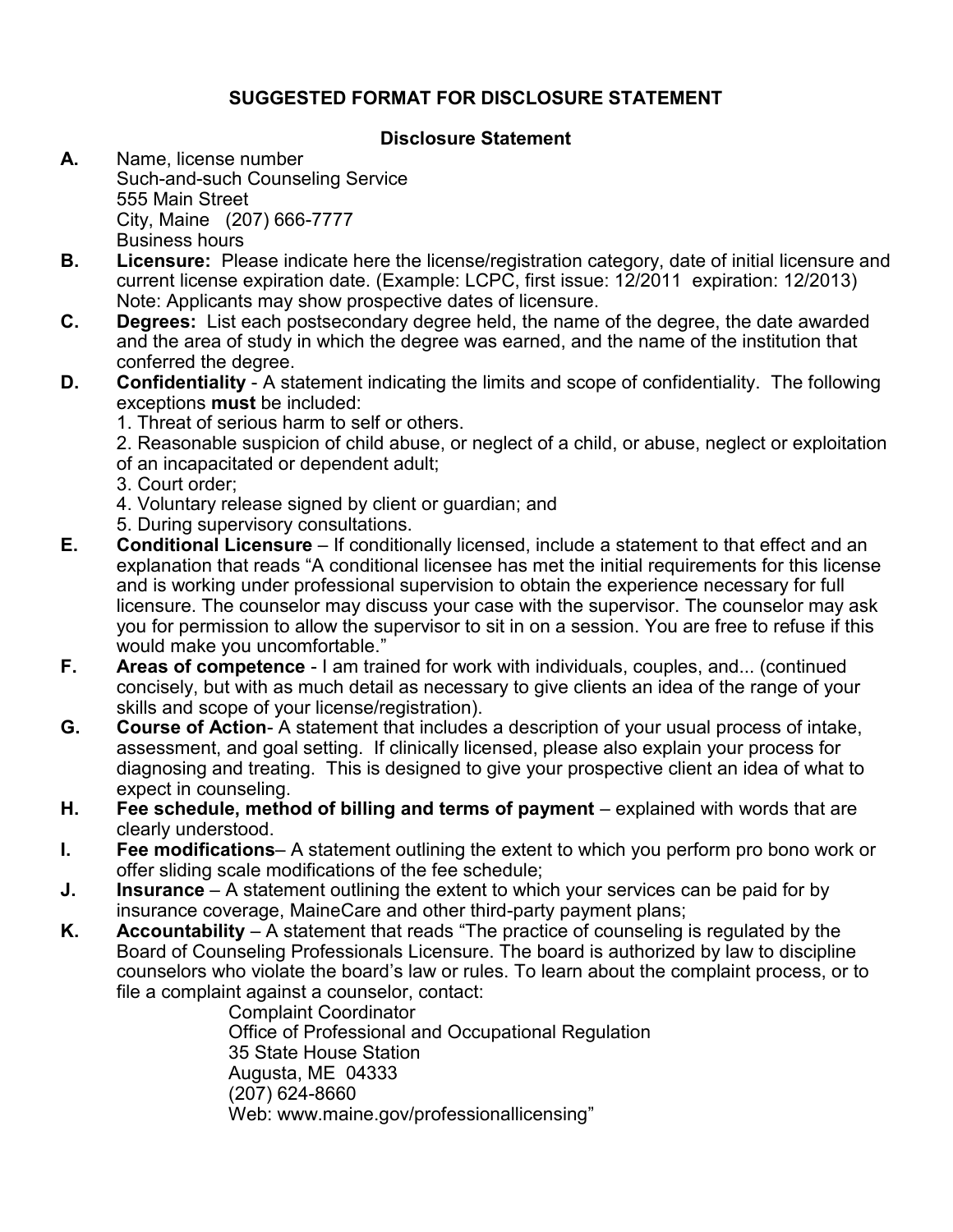

#### **DEGREE/INTERNSHIP VERIFICATION FORM**

| To:<br>Board of Counseling Professionals Licensure<br>Date:<br>35 State House Station<br>Augusta, ME 04333-0035                                                                                                                 |                                     |                                         |                             |  |  |
|---------------------------------------------------------------------------------------------------------------------------------------------------------------------------------------------------------------------------------|-------------------------------------|-----------------------------------------|-----------------------------|--|--|
| <b>Student Name:</b>                                                                                                                                                                                                            |                                     | <b>Student ID Number:</b>               |                             |  |  |
| Institution:                                                                                                                                                                                                                    |                                     |                                         |                             |  |  |
| <b>Mailing Address:</b>                                                                                                                                                                                                         |                                     |                                         |                             |  |  |
| City:                                                                                                                                                                                                                           | State:                              |                                         | Zip Code:                   |  |  |
|                                                                                                                                                                                                                                 |                                     | <b>Degree Verification</b>              |                             |  |  |
| Date of Graduation:                                                                                                                                                                                                             |                                     | Program:                                |                             |  |  |
| Degree Awarded:                                                                                                                                                                                                                 |                                     | <b>Concentration of Degree Awarded:</b> |                             |  |  |
| Accreditation:                                                                                                                                                                                                                  |                                     |                                         |                             |  |  |
|                                                                                                                                                                                                                                 |                                     | <b>Internship Verification</b>          |                             |  |  |
| Dates of Internship:                                                                                                                                                                                                            | <b>Direct Client Contact Hours:</b> |                                         | <b>Total Contact Hours:</b> |  |  |
| Internship Experience: Please indicate whether the counseling activities, setting and super-<br>visor were or were not clinical in nature ("clinical" is defined as the diagnosis and treatment<br>of mental health disorders). |                                     |                                         |                             |  |  |
|                                                                                                                                                                                                                                 |                                     |                                         |                             |  |  |
| Signature of Person Verifying Degree/Internship: [1991] [2010] [2010] [2010] [2010] [2010] [2010] [2010] [2010                                                                                                                  |                                     |                                         |                             |  |  |
|                                                                                                                                                                                                                                 |                                     |                                         |                             |  |  |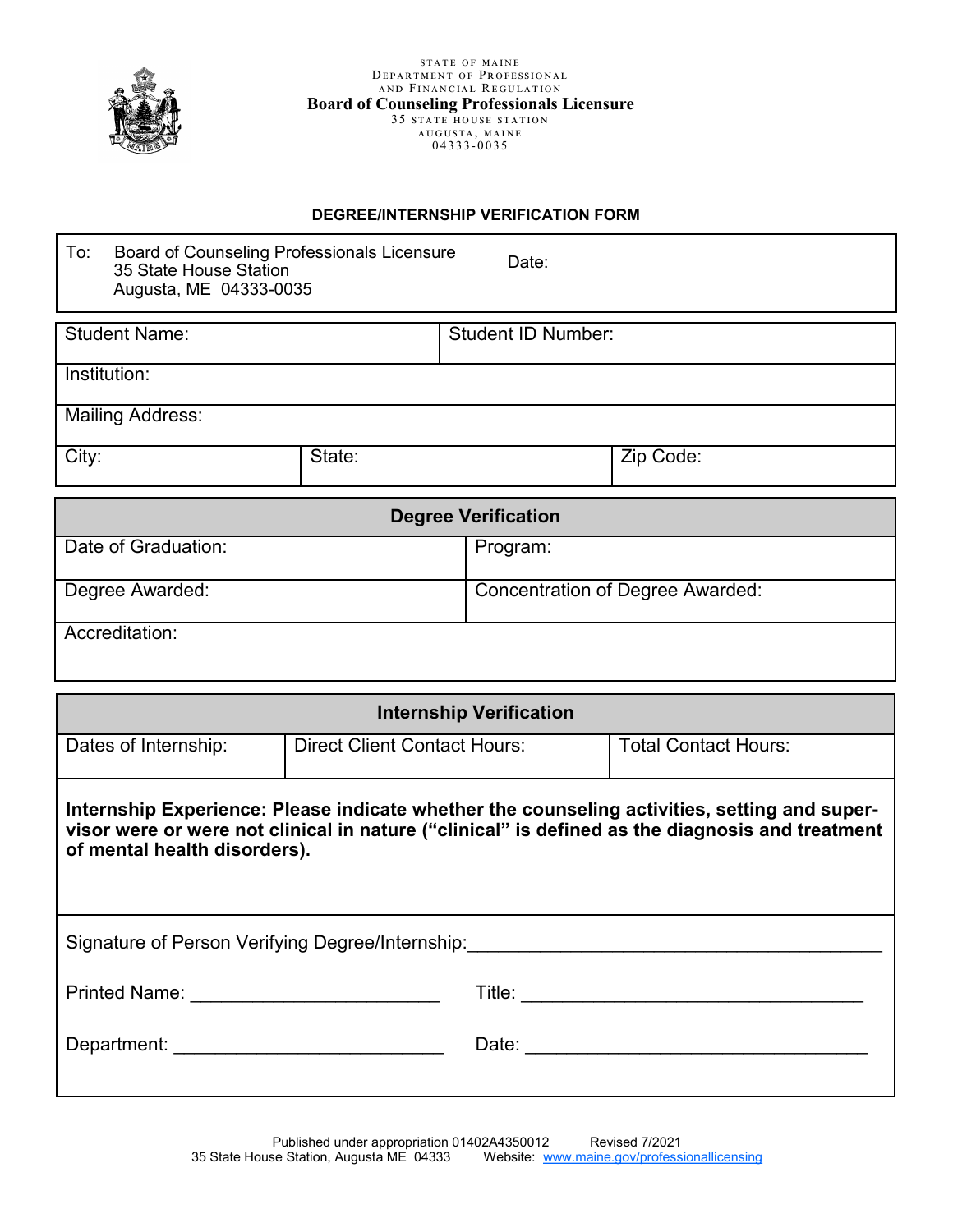

#### **SUPERVISOR'S AFFIDAVIT to VERIFY LICENSED EXPERIENCE To be completed by supervisor in accordance with Chapters 2 through 6 of the Board's Rules**

| Check one: [ ] New Applicant [ ] Conditionally licensed                                                                                                                                                                                                                                                                                                                                                                                                                                                           |                |                         |                                |  |                                 |
|-------------------------------------------------------------------------------------------------------------------------------------------------------------------------------------------------------------------------------------------------------------------------------------------------------------------------------------------------------------------------------------------------------------------------------------------------------------------------------------------------------------------|----------------|-------------------------|--------------------------------|--|---------------------------------|
| Name of Applicant:                                                                                                                                                                                                                                                                                                                                                                                                                                                                                                |                |                         |                                |  |                                 |
| Name of Approved Supervisor:<br>Supervisor's License Title:                                                                                                                                                                                                                                                                                                                                                                                                                                                       |                |                         | Supervisor's License Number:   |  |                                 |
| State of Licensure:                                                                                                                                                                                                                                                                                                                                                                                                                                                                                               | Original Date: | <b>Expiration Date:</b> |                                |  | Years in Practice:              |
| Facility or Agency:                                                                                                                                                                                                                                                                                                                                                                                                                                                                                               |                |                         | Telephone (include area code): |  |                                 |
| <b>Mailing Address:</b>                                                                                                                                                                                                                                                                                                                                                                                                                                                                                           |                |                         |                                |  |                                 |
| City:                                                                                                                                                                                                                                                                                                                                                                                                                                                                                                             | County:        |                         | State:                         |  | Zip Code:                       |
| IN WHICH SPECIALTY AREA: (Please check)<br><b>SUPERVISION:</b> (List number of hours):<br><b>Clinical Professional Counselor</b><br>Individual<br><b>Group Supervision</b><br>Marriage and Family Therapist<br>$\begin{bmatrix} 1 \\ 1 \end{bmatrix}$<br><b>Professional Counselor</b><br>Total number of supervision hours<br><b>Pastoral Counselor</b>                                                                                                                                                          |                |                         |                                |  |                                 |
| <b>SUPERVISED EXPERIENCE</b> (List number of hours)*<br>Hours of direct counseling with individuals ________ couples ________ families _______ groups ______<br>Total hours of direct counseling<br>Supervised experience in counseling other than the direct provision of counseling_________<br>Total number of hours of supervised experience ___________                                                                                                                                                      |                |                         |                                |  |                                 |
| On the supervisor's stationary, signed and dated, please comment on the following:<br>1. Please describe the applicant's functions in terms of prevention, diagnosis and treatment of mental illness/<br>disorders and psychosocial treatment. (For the clinical licenses only - LCPC, LMFT, Pastoral).<br>2. Please state briefly the licensee's personal character, ethical conduct, and competence.<br>3. Please comment on the licensee's ability to function as a counselor (i.e. strengths and weaknesses). |                |                         |                                |  |                                 |
| I HEREBY ATTEST THAT THE ABOVE-NAMED APPLICANT IS/WAS UNDER MY SUPERVISON FROM<br>THE PERIOD OF<br>TO<br>. I ALSO ATTEST THAT ALL INFORMATION<br>IS TRUE TO THE BEST OF MY KNOWLEDGE.                                                                                                                                                                                                                                                                                                                             |                |                         |                                |  |                                 |
|                                                                                                                                                                                                                                                                                                                                                                                                                                                                                                                   |                |                         |                                |  |                                 |
|                                                                                                                                                                                                                                                                                                                                                                                                                                                                                                                   |                |                         |                                |  | Date: _________________________ |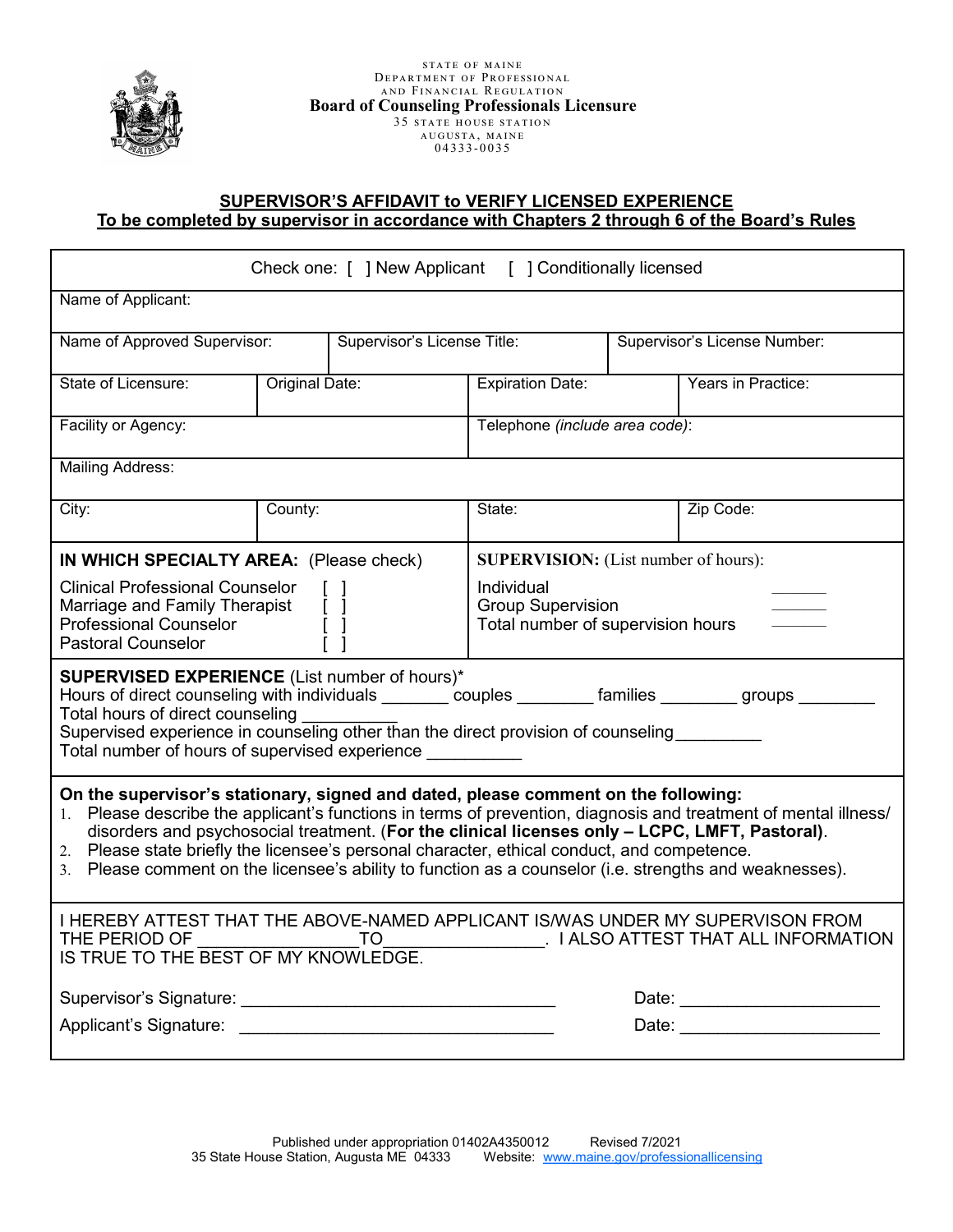

#### **PROPOSED SUPERVISION PLAN CONDITIONAL LICENSURE Page 1 of 2**

Name of Applicant:

## **SUPERVISION PLAN**

| Name of Supervisor:                                                                                                                                                                             |                                                          | Title:                                     |                                                                      |  |
|-------------------------------------------------------------------------------------------------------------------------------------------------------------------------------------------------|----------------------------------------------------------|--------------------------------------------|----------------------------------------------------------------------|--|
| <b>Supervisor's License Number:</b>                                                                                                                                                             |                                                          | First Date of Issue:                       |                                                                      |  |
| Facility or Agency:                                                                                                                                                                             |                                                          | Work Telephone Number (include area code): |                                                                      |  |
| <b>Mailing Address:</b>                                                                                                                                                                         |                                                          |                                            |                                                                      |  |
| City:                                                                                                                                                                                           | State:                                                   |                                            | Zip Code:                                                            |  |
|                                                                                                                                                                                                 |                                                          |                                            | SUPERVISION MUST EQUAL 1 HOUR/30 HOURS OF DIRECT COUNSELING SERVICE. |  |
|                                                                                                                                                                                                 | PLEASE DOCUMENT SPECIFIC PLANS THAT COVER THE FOLLOWING: | (Use separate sheet if needed)             |                                                                      |  |
| Goals of Plan:                                                                                                                                                                                  |                                                          |                                            |                                                                      |  |
| <b>Objectives of Plan:</b>                                                                                                                                                                      |                                                          |                                            |                                                                      |  |
| If providing clinical supervision for a clinical license, please focus on diagnosis and treatment:                                                                                              |                                                          |                                            |                                                                      |  |
| I HEREBY ATTEST THAT THE ABOVE NAMED APPLICANT IS UNDER MY SUPERVISION FOR<br>THE PERIOD BEGINNING<br>. I ALSO ATTEST THAT ALL<br>OF THE INFORMATION ABOVE IS TRUE TO THE BEST OF MY KNOWLEDGE. |                                                          |                                            |                                                                      |  |
| Supervisor's Signature: Supervisor's Signature:                                                                                                                                                 |                                                          |                                            | Date: ___________________                                            |  |
| Applicant's Signature: Applicant of Security Applicant of Security Applicant of Security Applicant of Security                                                                                  |                                                          |                                            | Date: _________________                                              |  |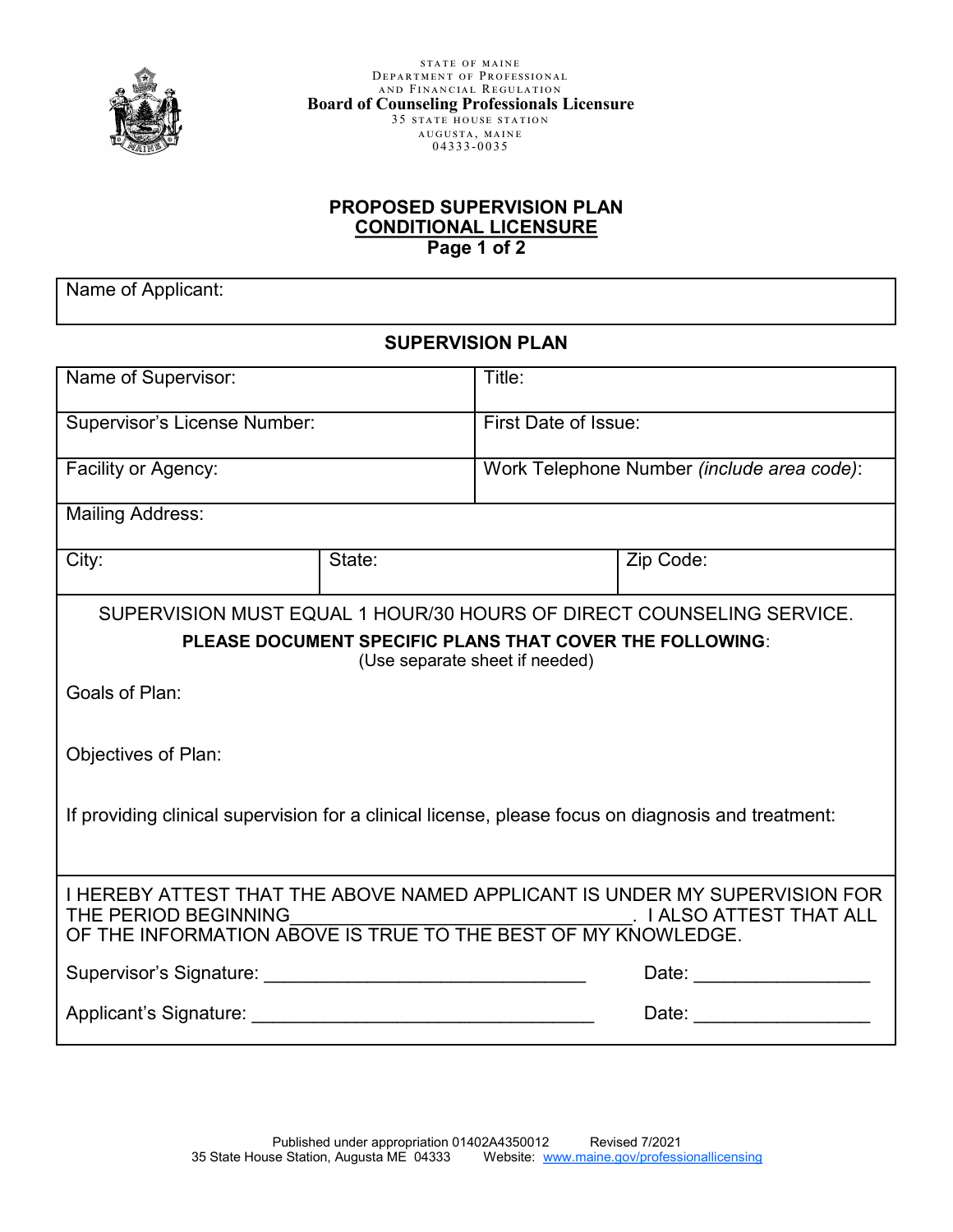#### **PROPOSED SUPERVISION PLAN CONDITIONAL LICENSURE Page 2 of 2**

Name of Applicant:

Name of Supervisor:

# **To be completed by supervisor:**

Number of years of counseling experience in the modality (e.g. clinical, marriage & family therapy, pastoral) which you intend to do supervision: \_\_\_\_\_\_\_\_\_\_\_\_\_

| Answer one (1) or both of the following:                                                                         |
|------------------------------------------------------------------------------------------------------------------|
| 1. Describe training received in counseling supervision:                                                         |
|                                                                                                                  |
|                                                                                                                  |
|                                                                                                                  |
|                                                                                                                  |
|                                                                                                                  |
|                                                                                                                  |
|                                                                                                                  |
|                                                                                                                  |
|                                                                                                                  |
| 2. List the number of years and types of experiences in providing supervision to mental<br>health professionals: |
|                                                                                                                  |
|                                                                                                                  |
|                                                                                                                  |
|                                                                                                                  |
|                                                                                                                  |
|                                                                                                                  |
|                                                                                                                  |
|                                                                                                                  |
|                                                                                                                  |
|                                                                                                                  |
| Please provide a separate written statement detailing your supervision philosophy, orientation                   |
| and experience. The request for supervision will not be completed without the written<br>statement.              |
| I HEREBY ATTEST THAT ALL THE INFORMATION ABOVE IS TRUE TO THE BEST OF MY<br>KNOWLEDGE.                           |

Supervisor's Signature: \_\_\_\_\_\_\_\_\_\_\_\_\_\_\_\_\_\_\_\_\_\_\_\_\_\_\_\_\_\_\_\_ Date: \_\_\_\_\_\_\_\_\_\_\_\_\_\_\_\_\_\_\_\_\_\_\_\_